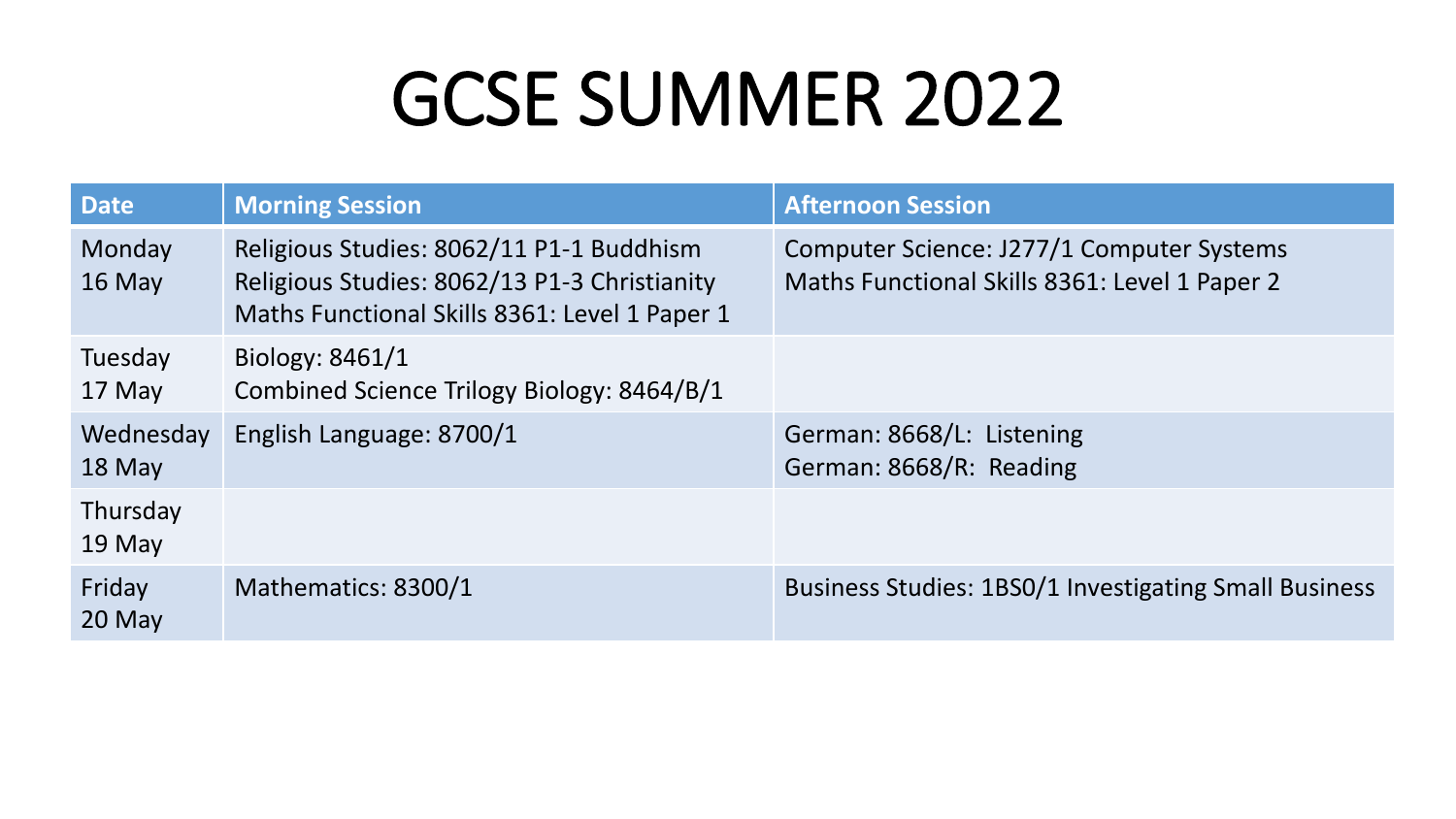| <b>Date</b>           | <b>Morning Session</b>                                             | <b>Afternoon Session</b>                                                               |
|-----------------------|--------------------------------------------------------------------|----------------------------------------------------------------------------------------|
| Monday<br>23 May      | Geography: J384/1: Our Natural World                               |                                                                                        |
| Tuesday<br>24 May     | French: 8658/L: Listening<br>French: 8658/R: Reading               | Camb Nationals: R051/1 Contempory Issues Sport<br>PE: 1PE0/1: Fitness and Body Systems |
| Wednesday<br>$25$ May | English Literature: 1ETO/1: Shakespeare & Post<br>1914 Lit         |                                                                                        |
| Thursday<br>$26$ May  | Spanish: 8698/L: Listening<br>Spanish: 8698/R: Reading             | Religious Studies: 8062/2A: Excl Text                                                  |
| Friday<br>27 May      | Chemistry: 8462/1:<br>Combined Science Trilogy Chemistry: 8464/C/1 | Computer Science: J277/2: Comp Thnk Algrthm Prgrm                                      |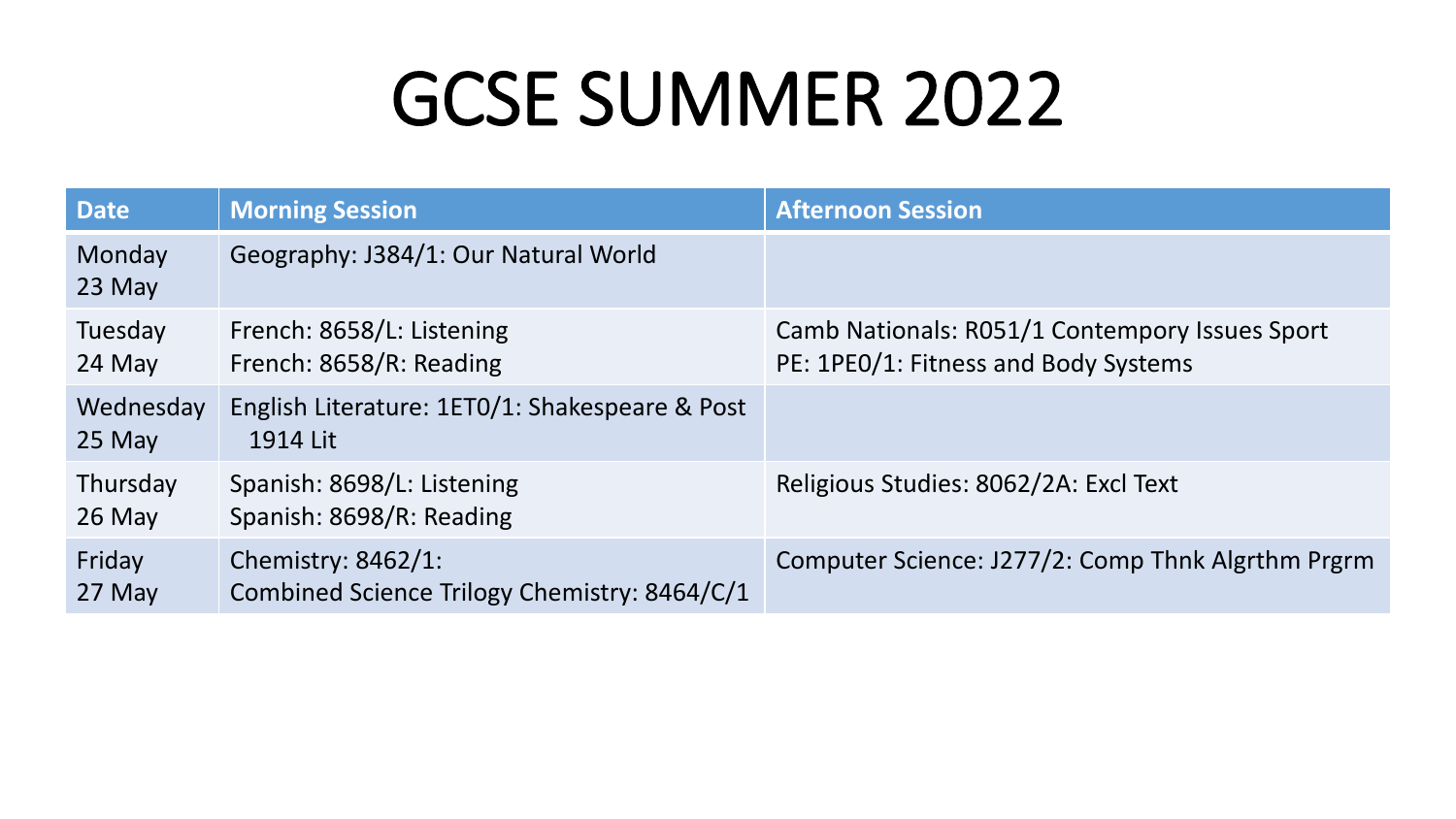| Date                | <b>Morning Session</b>                            | <b>Afternoon Session</b>                                      |
|---------------------|---------------------------------------------------|---------------------------------------------------------------|
| Monday<br>6 June    | German: 8668/W: Writing                           |                                                               |
| Tuesday<br>7 June   | Mathematics: 8300/2                               | Geography: J384/2: People and Society                         |
| Wednesday<br>8 June | English Lit: 1ETO/2N: 19c Novelists since<br>1789 | L2 Further Maths: 8365/1                                      |
| Thursday<br>9 June  | History: 1HIB/32: Mao's China                     | Physics: 8463/1<br>Combined Science Trilogy Physics: 8464/P/1 |
| Friday<br>10 June   | English Language: 8700/2                          | PE: 1PE0/2: Health and Performance                            |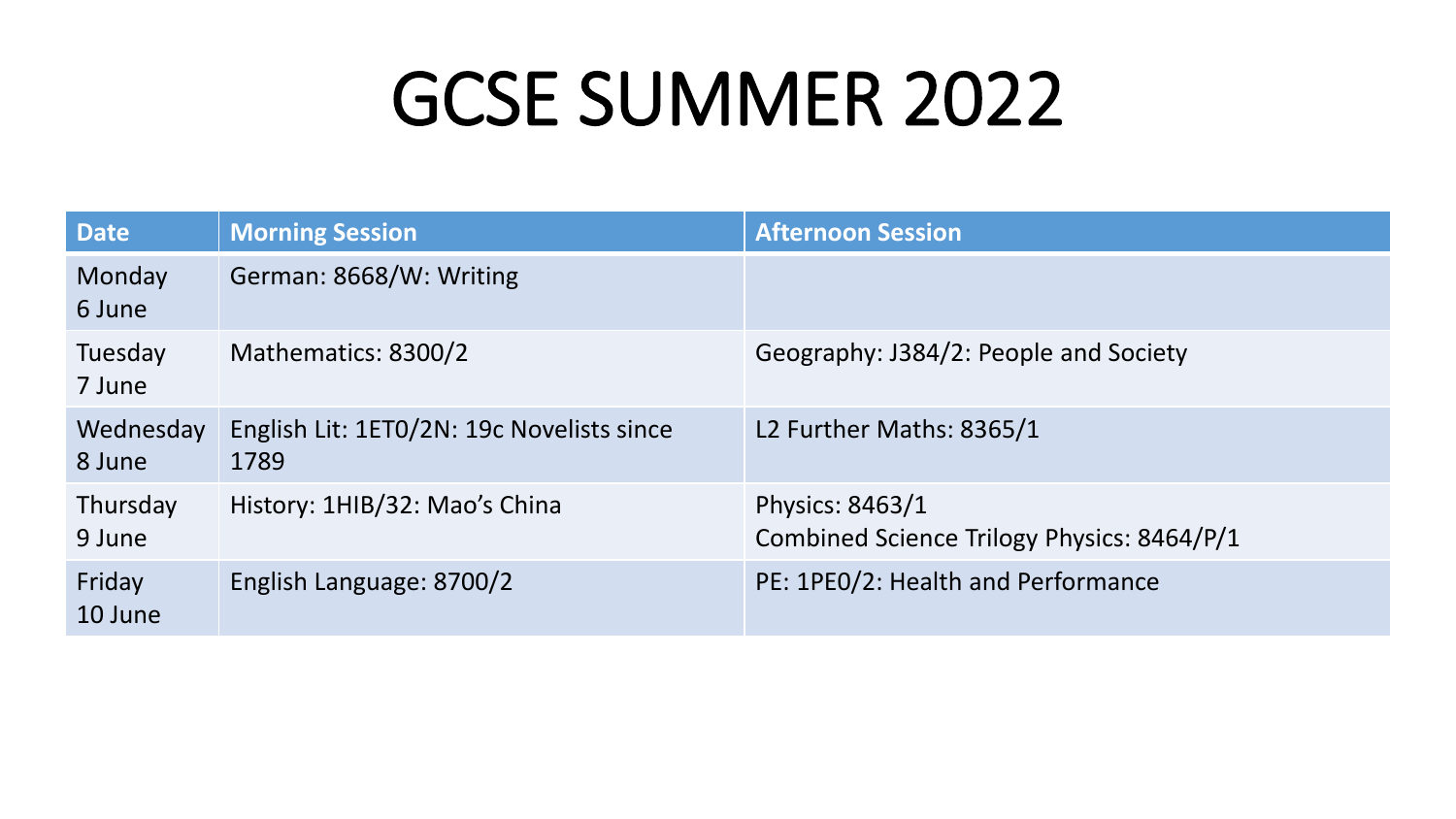| <b>Date</b>          | <b>Morning Session</b>                                        | <b>Afternoon Session</b>                                                                        |
|----------------------|---------------------------------------------------------------|-------------------------------------------------------------------------------------------------|
| Monday<br>13 June    | Mathematics: 8300/3                                           | Creative i-media: R081/1: Preproduction Skills<br>Business Studies: 1BS0/2: Building a Business |
| Tuesday<br>14 June   | Geography: J384/3: Geographical Exploration                   |                                                                                                 |
| Wednesday<br>15 June | Biology: 8461/2<br>Combined Science Trilogy Biology: 8464/B/2 | Design & Technology: 8552/W:                                                                    |
| Thursday<br>16 June  | History: 1HIB/B1: Anglo-Saxon and Norman                      | French: 8658/W: Writing                                                                         |
| Friday<br>17 June    | Spanish: 8698/W: Writing                                      | Astronomy: 1AS0/1: Naked-eye Astronomy<br>Polish 8688/L: Listening<br>Polish 8688/R: Reading    |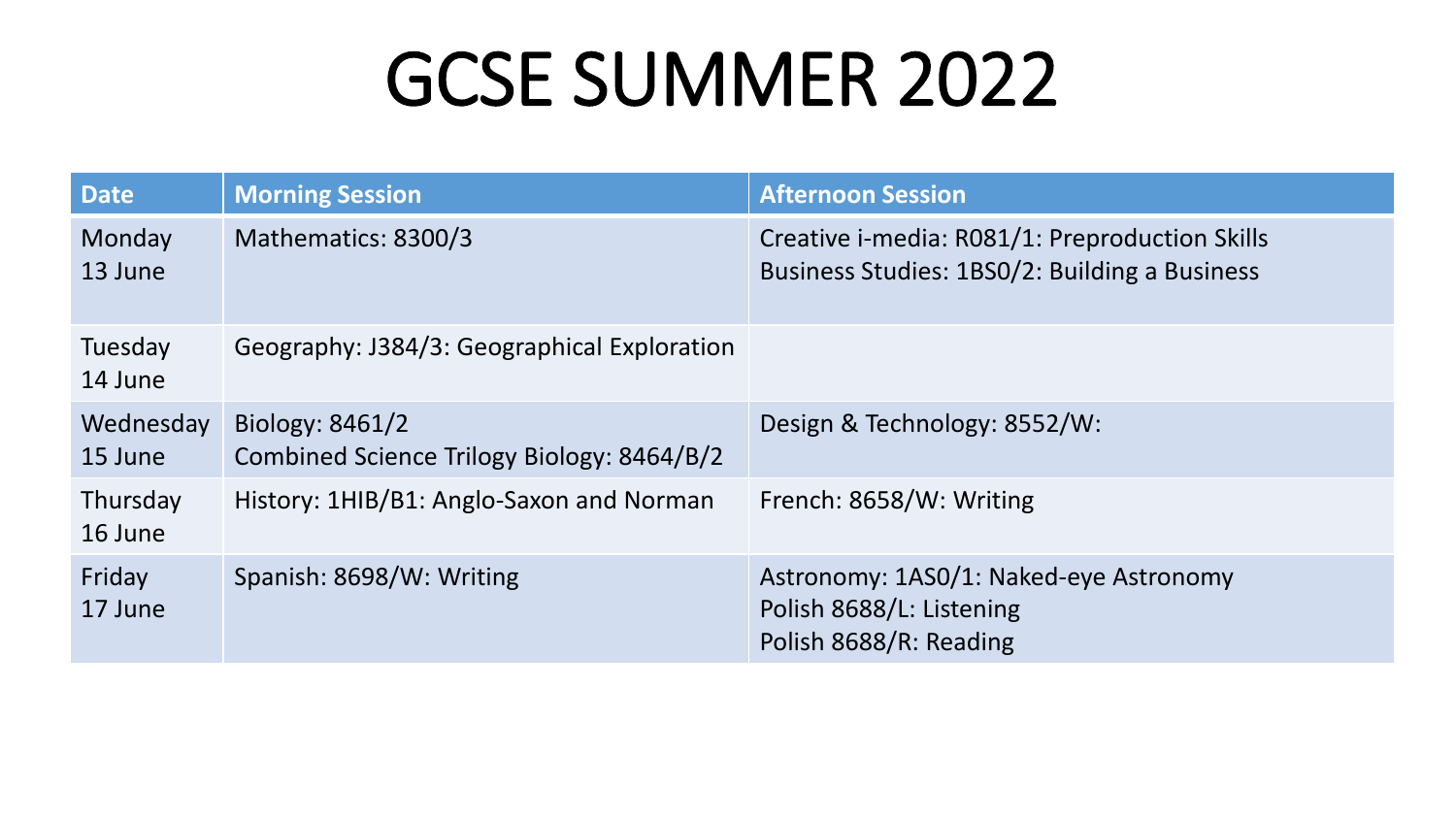| <b>Date</b>          | <b>Morning Session</b>                                            | <b>Afternoon Session</b>         |
|----------------------|-------------------------------------------------------------------|----------------------------------|
| Monday<br>20 June    | Chemistry: 8462/2<br>Combined Science Trilogy Chemistry: 8464/C/2 |                                  |
| Tuesday<br>21 June   | History: 1HIB/P4 - Superpower Relations                           | Hospitality & Catering: 5569UB/1 |
| Wednesday<br>22 June | Music: 1MU0/3: Appraising                                         | L2: Further Maths: 8365/2        |
| Thursday<br>23 June  | Physics: 8463/2<br>Combined Science Trilogy Physics: 8464/P/2     |                                  |
| Friday<br>24 June    |                                                                   |                                  |